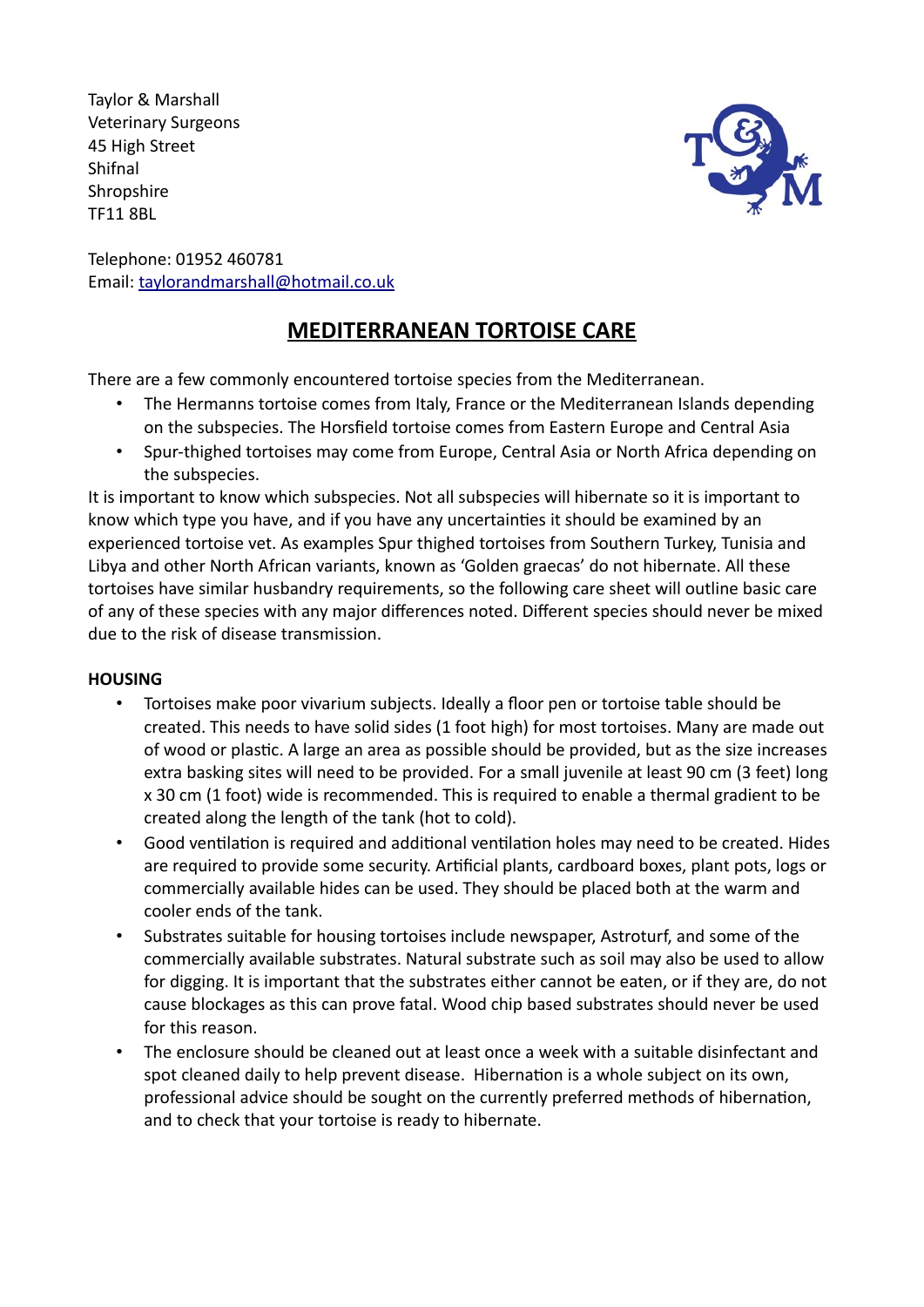### **COMPANIONS**

• In general the happiest tortoise is the solitary tortoise. Adults can be maintained in single sex groups of up to five in suitable accommodation. Should breeding be required the males can be exposed to the females during the summer months.

### **TEMPERATURES AND HUMIDITY**

- Reptiles are ectothermic so a heat source is required.
- Typically a spot area is created using a spot bulb, providing a basking temperature of 35- 40C. This should be kept on all day. Temperatures must be measured to ensure the tank is not overheating especially in a small vivarium. The cool end should be maintained at 25C.
- Background heat can be provided with a heat mat (on the back wall) a tubular heater, a heat plate or a ceramic bulb. This should be set on a thermostat so that the overnight temperature does not drop below 20C.
- Temperatures should be measured with a maximum/minimum thermometer. During the cold winter months careful checking is required to ensure the heat sources are keeping the tank sufficiently warm. Heat sources should be guarded to prevent thermal burns. Humidity should be checked with a hygrometer and kept low-moderate depending on the species. Horsfield tortoises can cope better with extremes of temperature but do not tolerate damp conditions well.

#### • **LIGHTING**

- Mediterranean tortoises must be exposed to UV-b light.
- The best sources are the mercury vapour lamps which give out heat as well. This will need to be on all day for 12 hours and at an appropriate distance from the tortoise as recommended by the manufacturer. A small branch or rock can be placed below the basking site. Care should be taken using mercury vapour bulbs in a small vivarium as temperatures may become too high and these lamps cannot be fitted to a thermostat.
- Alternatively other UV-b bulbs are available (please ask for further information on UV light in reptiles)
- All UV-b bulbs should be checked regularly for their UV output and should be changed at least as frequently as manufacturer's instructions.
- It is also important to expose your tortoise to natural UV light during the summer months and building an outside enclosure is a requirement for the long term health of your tortoise.

### **WHAT TO FEED**

- Their diet should consist largely of weeds. Suitable weeds include sow thistles, dandelions, milk thistles, plantains, chickweed, dock and bindweed. Other plants and flowers such as sedum, hibiscus, nasturtium and honeysuckle are also suitable. Any plants fed should be free of any pesticides or fertilizer. Salad and vegetables should only be offered if these are not available.
- Supplementation is important, particularly with supermarket bought goods and a vitamin and mineral powder with high calcium content is required. It is important to ensure the phosphorous content is low. Cuttlefish is often fed to tortoises and although it is to be encouraged it should not be relied upon as a calcium source.
- Water should always be available and a container is required which will allow the tortoise to submerge completely. This should be changed daily. Bathing is also to be encouraged